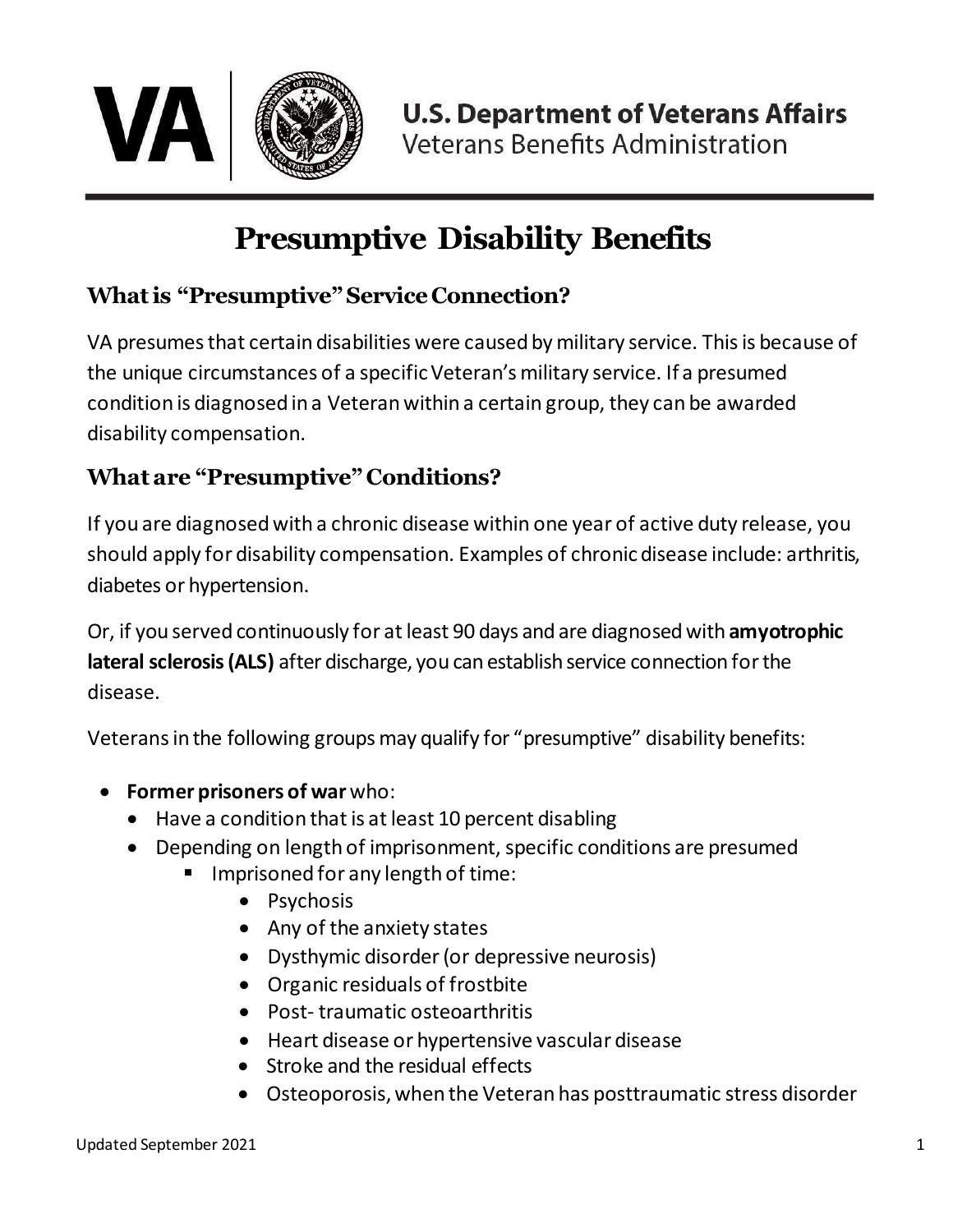- **IMPRE** 1mprisoned for at least 30 days:
	- Beriberi (including beriberi heart disease)
	- Chronic dysentery
	- Helminthiasis
	- Malnutrition (including optic atrophy)
	- Pellagra
	- Other nutritional deficiencies
	- Irritable bowel syndrome
	- Peptic ulcer disease
	- Peripheral neuropathy
	- Cirrhosis of the liver
	- Avitaminosis
	- Osteoporosis
- **Vietnam Veterans** who were:
	- Exposed to Agent Orange
	- Served in the Republic of Vietnam or on a vessel operating not more than 12 nautical miles seaward from the demarcation line of the waters of Vietnam and Cambodia between Jan. 9, 1962 and May 7, 1975
	- Specific presumed conditions are:
		- AL amyloidosis
		- B-cell leukemia
		- Chronic lymphocytic leukemia
		- Multiple myeloma
		- Type 2 diabetes
		- Hodgkin's disease
		- Ischemic heart disease (including but not limited to, coronary artery disease and atherosclerotic cardiovascular disease)
		- Non-Hodgkin's lymphoma
		- Parkinson's disease
		- Parkinsonism
		- Prostate cancer
		- Respiratory cancers
		- Soft-tissue sarcoma (not including osteosarcoma, chondrosarcoma, Kaposi's sarcoma or mesothelioma)
		- Bladder cancer
		- Hypothyroidism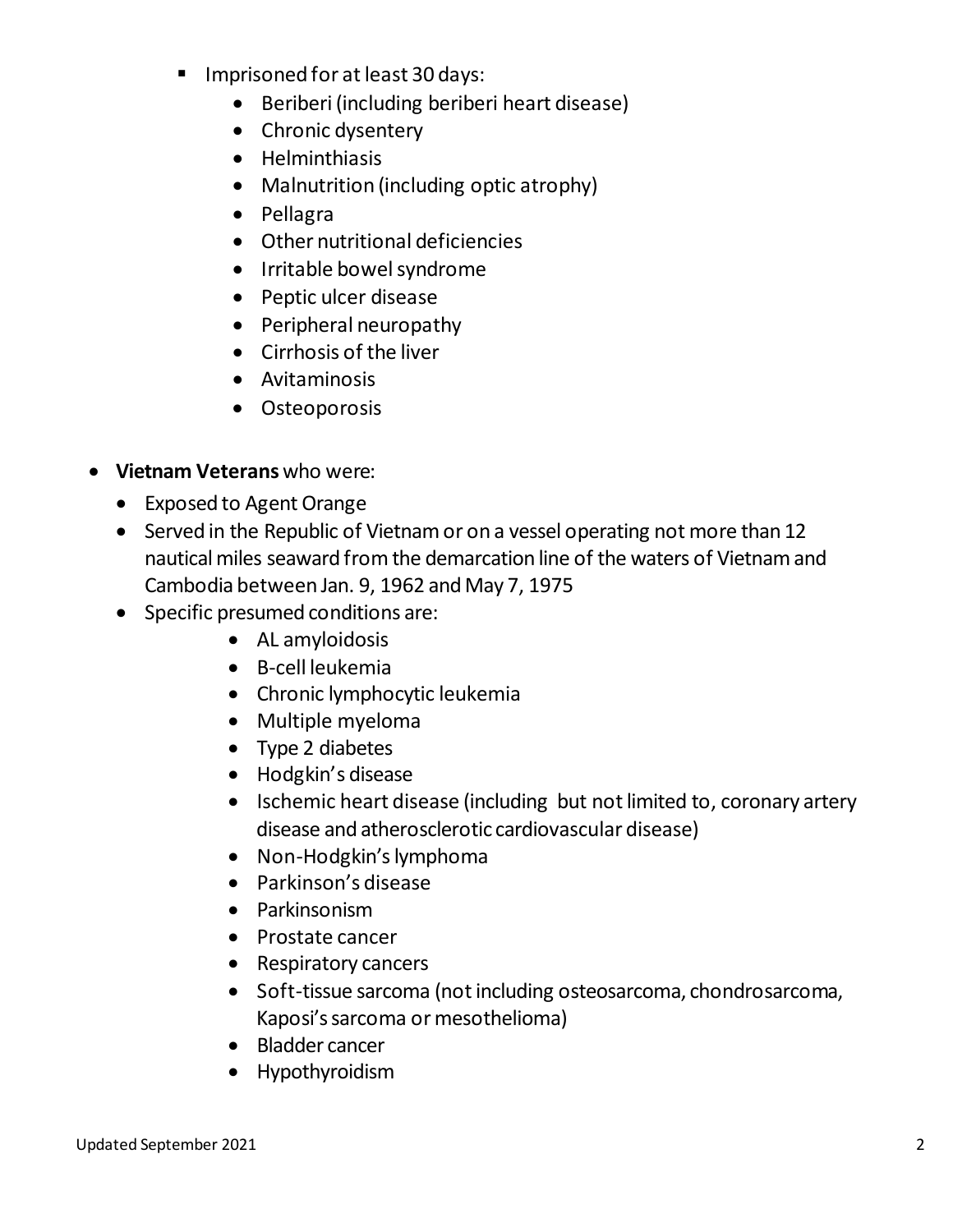- The following conditions, if they become greater than 10 percent debilitating within a year of exposure to an herbicide agent:
	- Acute and subacute peripheral neuropathy
	- Chloracne or other similar acneform disease
	- Porphyria cutanea tarda
- **Atomic Veterans exposed to ionizing radiation**and who experienced one of the following:
	- Participated in atmospheric nuclear testing
	- Occupied or were prisoners of war in Hiroshima or Nagasaki
	- Served before Feb. 1, 1992, at a diffusion plant in Paducah, Kentucky, Portsmouth, Ohio or Oak Ridge, Tennessee
	- Served before Jan. 1, 1974, at Amchitka Island, Alaska Specific presumed conditions are:
		- All forms of leukemia, except chronic lymphocytic leukemia
		- Cancer of the thyroid, breast, pharynx, esophagus, stomach, small intestine, pancreas, bile ducts, gall bladder, salivary gland, urinary tract, brain, bone, lung, colon or ovary
		- Bronchioloalveolar carcinoma
		- **Multiple myeloma**
		- **E** Lymphomas, other than Hodgkin's disease
		- **Primary liver cancer, except if there are indications of cirrhosis or** hepatitis B
- **Gulf War Veterans** who:
	- Served in the Southwest Asia Theater of Operations
	- Have a condition that is at least 10 percent disabling by Dec. 31, 2026
	- Specific presumed conditions are:
		- Medically unexplained chronic multi-symptom illnesses that exist for six months or more, such as:
			- Chronic fatigue syndrome
			- Fibromyalgia
			- Irritable bowel syndrome
		- Any diagnosed or undiagnosed illness that warrants a presumption of service connection, as determined by the Secretary of Veterans Affairs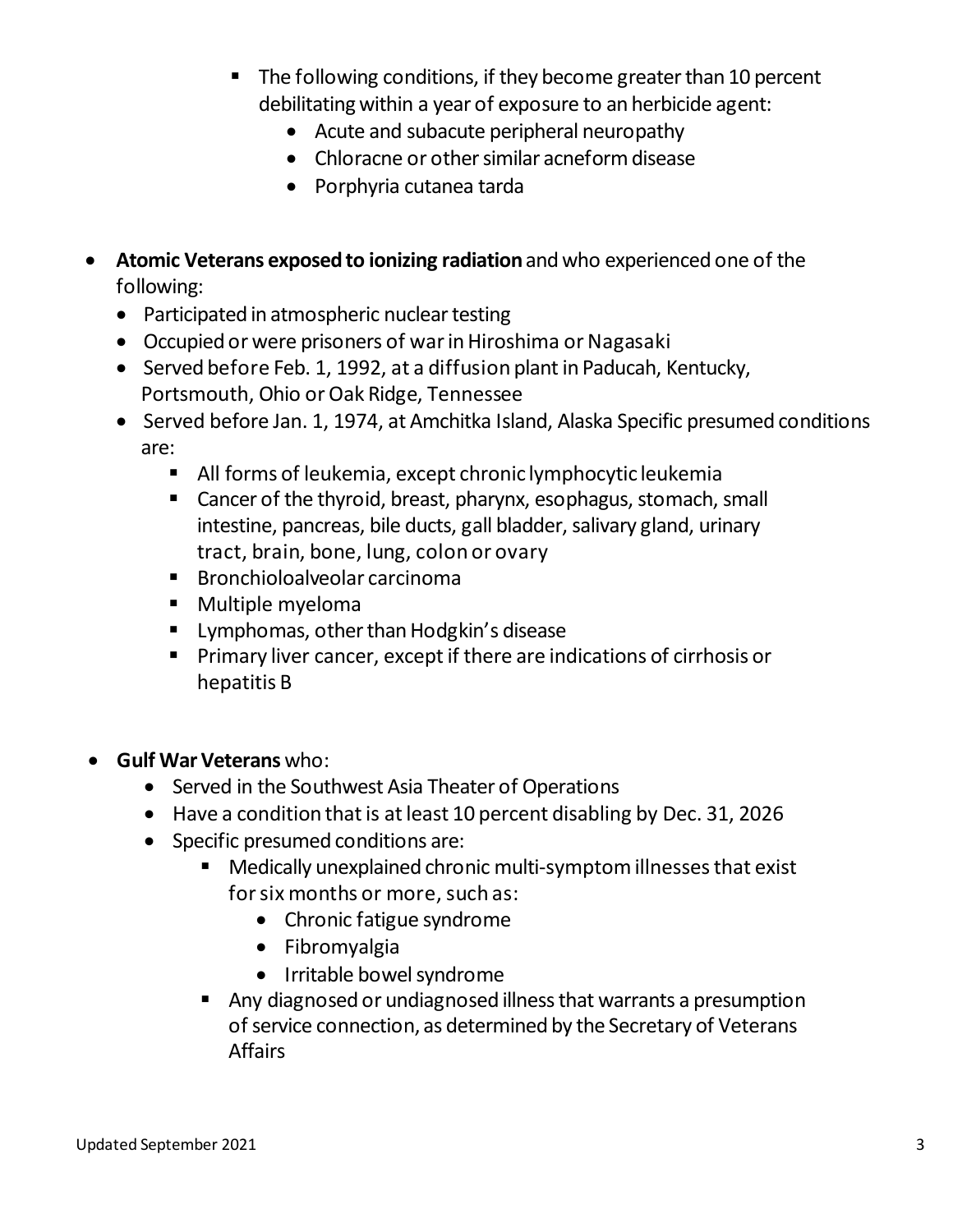- Signs or symptoms of an undiagnosed illness include:
	- Fatigue
	- Skin symptoms
	- Headaches
	- Muscle pain
	- Joint pain
	- Neurological or neuropsychological symptoms
	- Symptoms involving the upper or lower respiratory system
	- Sleep disturbance
	- Gastrointestinal symptoms
	- Cardiovascular symptoms
	- Weight loss
	- Menstrual disorders
- **Gulf WarVeterans** who:
	- Served in the Southwest Asia Theater of Operations or in Afghanistan on or after September 19, 2001
		- Manifest one of the following infectious diseasesto a degree of 10 percent or more within 1 year of separation:
			- Brucellosis
			- Campylobacter jejuni
			- Coxiella burnetii (Q fever)
			- Nontyphoid Salmonella
			- Shigella
			- West Nile virus
			- Malaria (or when accepted treatises indicate the incubation period began during a qualifying period of service)
		- Manifest to a degree of 10 percent or more at any time after separation:
			- Mycobacterium tuberculosis
			- Visceral leishmaniasis